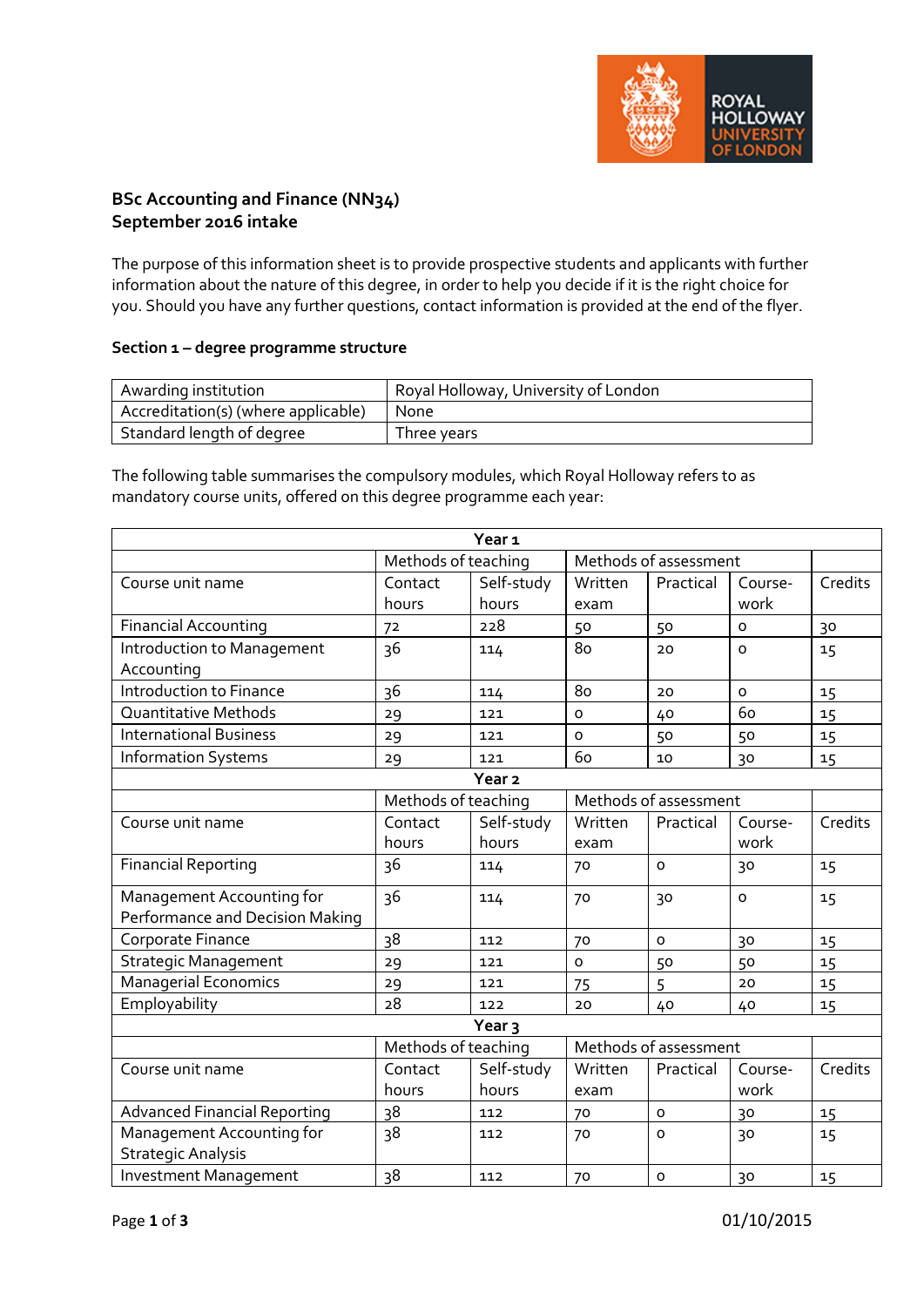

|  | $\cdots$<br>.<br>---<br>.<br>$\sim$ $\sim$<br>nıo<br>ror<br>A(<br>энг<br>inance<br>ann<br>,,,,, | $\sim$<br>- | $\sim$<br>-<br>--- | 7 <sup>c</sup><br>v |  | $\mathcal{L}$ |  |
|--|-------------------------------------------------------------------------------------------------|-------------|--------------------|---------------------|--|---------------|--|
|--|-------------------------------------------------------------------------------------------------|-------------|--------------------|---------------------|--|---------------|--|

In addition to these mandatory course units, there will be a number of optional course units available during the course of your degree. The following table lists a selection of optional course units that are likely to be available. Please note that although the College will keep changes to a minimum, new units may be offered or existing units may be withdrawn, for example, in response to a change in staff. You will be informed if any significant changes need to be made.

| Year <sub>1</sub>                 | Year <sub>2</sub>               | Year <sub>3</sub>                 |
|-----------------------------------|---------------------------------|-----------------------------------|
| <b>Business Law</b>               | <b>Audit and Assurance</b>      | Communication and                 |
|                                   |                                 | Impression Management in          |
|                                   |                                 | Accounting                        |
| <b>Economic and Social</b>        | Principles of UK Taxation       | Taxation: Economics, Policy       |
| <b>Foundations of Sustainable</b> |                                 | and Practice                      |
| Organisations                     |                                 |                                   |
| Markets and Consumption           | Marketing Strategy in Context   | <b>International Financial</b>    |
|                                   |                                 | Reporting                         |
|                                   | Digital Marketing               | Contemporary issues in            |
|                                   |                                 | <b>Accounting and Finance</b>     |
|                                   | <b>Operations Management</b>    | Dissertation                      |
|                                   | <b>Multinational Enterprise</b> | <b>Global Marketing</b>           |
|                                   | The Global Economy              | <b>Advertising and Promotions</b> |
|                                   | Fundamentals of                 | Project Management                |
|                                   | Entrepreneurship                |                                   |
|                                   |                                 | <b>Business Data Analytics</b>    |
|                                   |                                 | <b>Enterprise Systems</b>         |
|                                   |                                 | Management                        |
|                                   |                                 | <b>Emerging Markets</b>           |
|                                   |                                 | <b>Asia Pacific Business</b>      |
|                                   |                                 | <b>European Business</b>          |
|                                   |                                 | Corporate Governance              |
|                                   |                                 | Corporate Entrepreneurship        |

As part of your degree programme you may be required to complete a course to develop your study skills, for example a course in academic writing skills. Courses such as these often do not carry credit but passing the course may be a requirement to progress to the next year of study.

#### **Section 2 – degree programme costs**

| H/EU tuition fee 2016/17* | £9,000           |
|---------------------------|------------------|
| Overseas tuition fee      | £15,200          |
| 2016/17**                 |                  |
| Other essential costs     | No further costs |

\*Royal Holloway reserves the right to increase UG HEU tuition fees in future years should this be permitted by the UK Government.